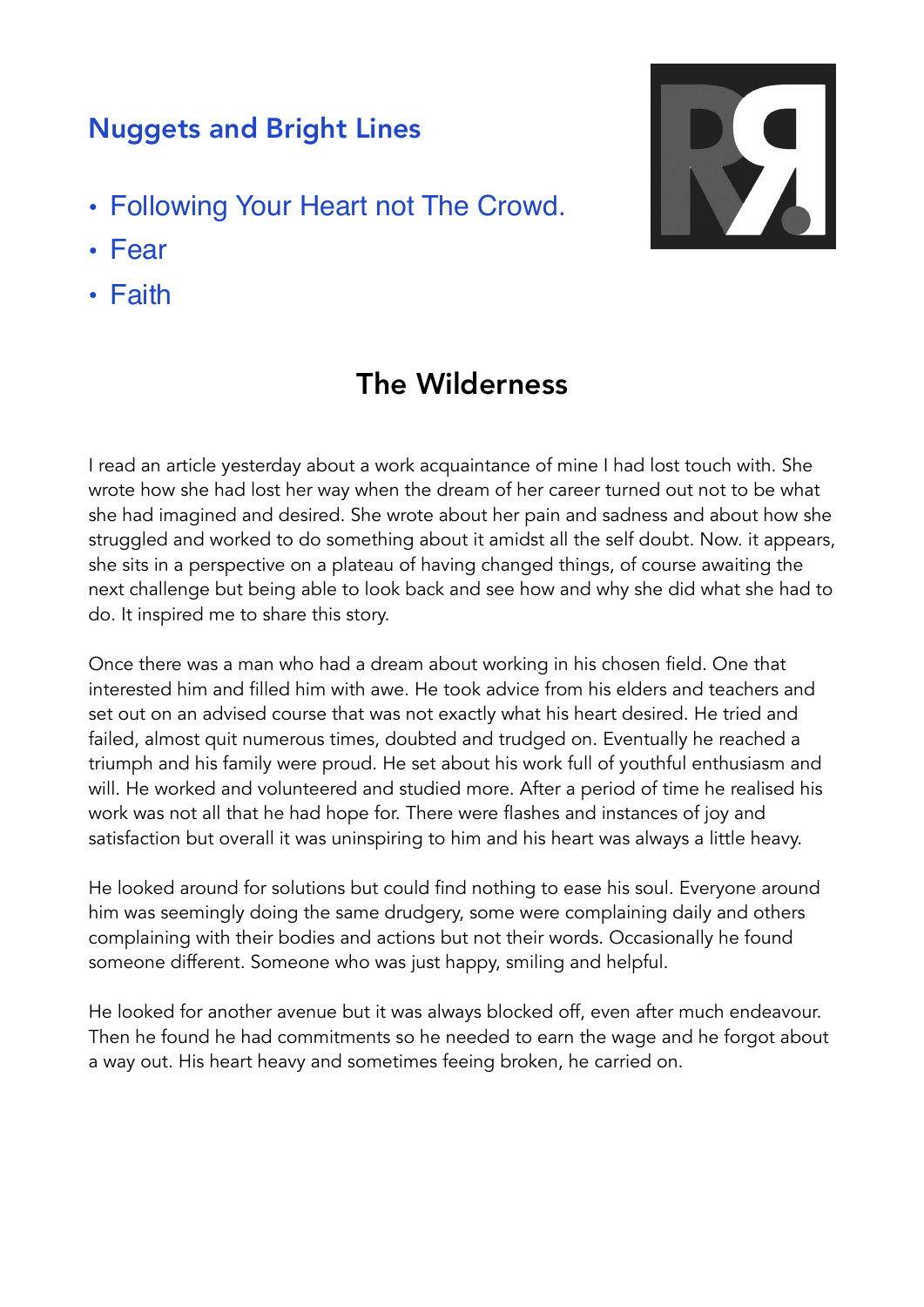One day he made a decision to change things again. Looking back over his life he could see that time was running out and so he set out on a course of action to do what he had wanted to do all along. He undid many things, cried as he did so, dismayed many people close to him and it broke his heart even more. He did not know if what he was doing was right or not but he had made changes and there was no going back.

He thought that this and that would happen. It did not and life seemed very difficult. Emotionally there was much pain, even more than before when he sought to get away from what he thought was the root of it. How could he have been so crazy? There was however, no going back. The onward march was the only option apart from the days when he just had to sit.

When his strength reappeared, he began to work tirelessly again. This was his strength, he could work, often too much, but he could really work. This he did. It involved many long journeys, much patience, frustration beyond imaginings and more dark nights. He continued to give up that and those which did not fit with his goal. He moved on but the feelings and the vista did not really change much. Just different faces, different places.

Through it all one thing remained a constant in the winds of adversity and comment; the flickering yet inextinguishable flame within him. One day he received a message. At first the message seemed just another opportunity for different faces and different places so he held back. The other person was persistent. One conversation lead to another. He just said yes and yes and yes to the requirements. He was scared and kept the conversation secret for the consequences of his decision would mean giving up his life as it was. Eventually when he had consolidated his thoughts and the relationship with it, he told those he loved. They smiled, cried, loved him and let him go with good wishes. The man set out and arrived in a land he did not know, with people he did not understand and a language he could not speak.

Everyday he chose to, he now got to do what he had desired to do for many decades. They fed, housed, transported and paid him to enable him to do his work. Thirty years of wilderness had come to an end. The duration of his wilderness experience made everything so much sweeter. Every drop he savoured and nothing was wasted. Every friendship was a blessing, every challenge faced and every experience relished. It was as near to bliss as he could imagine.

Listen to the story of the life of any great man or woman and there is an almost certain guarantee that there will be a wilderness. The greater the individuals achievement, possibly the more arduous the wilderness. Winston Churchill had years of depression, out of favour, despised and lost, yet unable to let go of being himself and what he believed. His time came and he was ready.